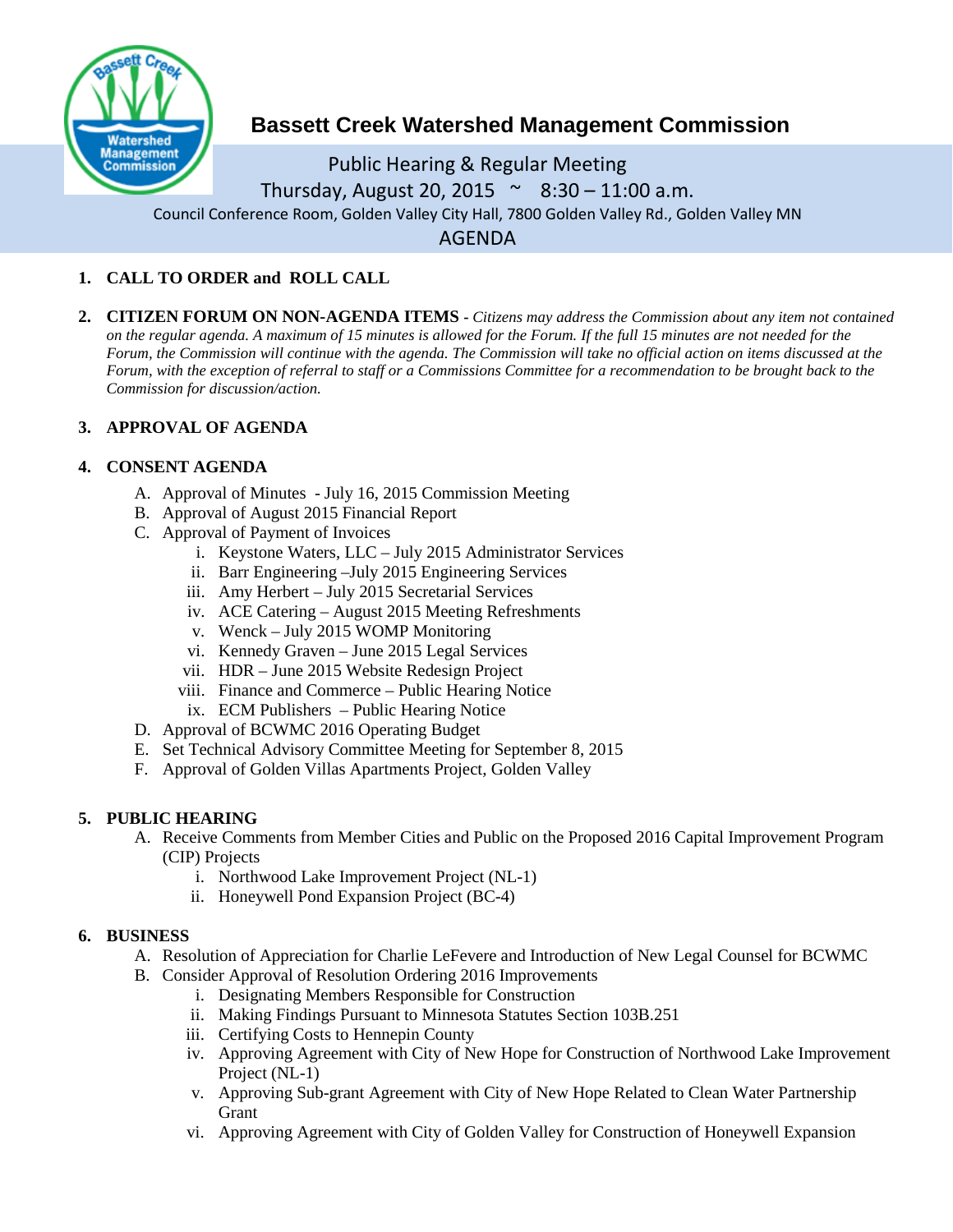Project (BC-4)

- C. Consider Approval of Proposal for Preparation of Feasibility Study for Plymouth Creek Restoration Project (2017CR-P)
- D. Items Related to 2015 2025 BCWMC Watershed Management Plan
	- i. Receive Update on Presentation of Watershed Plan to BWSR Metro Region Committee
	- ii. Consider Approval of Response to Comments from 90-day Review of Draft Watershed Management Plan
- E. Consider Approval of Clean Water Fund Grant Application for Northwood Lake Improvement Project
- F. Consider Approval of Grant Application for MDNR Flood Reduction Program Funds
- G. Consider Submitting Comments on Metro Chloride TMDL
- H. Receive Information on Tasks Related to XP-SWMM Phase II Project
- I. Receive Work Plan for Clean Water Partnership Grant for Northwood Lake Improvement Project
- J. Review Information on BCWMC Facebook Page

#### **7. COMMUNICATIONS**

A. Administrator's Report

- i. Report on Hennepin County Budget and Capital Investment Committee Meeting
- ii. West Metro Water Alliance at State Fair, Eco Experience
- iii. Need Volunteers for Golden Valley Art & Music Festival, Parade

B. Chair

- C. Commissioners
	- i. Update on NEMO Workshop on the Water Event
- D. TAC Members
- E. Committees
- F. Legal Counsel
- G. Engineer

# **8. INFORMATION ONLY (Information online only)**

- A. CIP Project Update Chart
- B. Grant Tracking Summary and Spreadsheet
- C. [Channel 12 Interview on Schaper Pond Diversion Project](http://www.twelve.tv/news/newsitem.aspx?newsid=324&newsitemid=28003)
- D. [Hennepin County Green Partners Environmental Education Grant Program](http://www.hennepin.us/greenpartners)
- E. [Mississippi WMO Stormwater Park & Learning Center Grand Opening 9/19/15](http://www.mwmo.org/splcgrandopening.html)

# **9. ADJOURNMENT**

#### **Upcoming Meetings & Events**

- BCWMC TAC Meeting (if set in 4E above): Tuesday September  $8<sup>th</sup>$ , 1:30 3:30 p.m. Golden Valley City Hall
- BCWMC Regular Meeting: Thursday September  $17<sup>th</sup>$ , 8:30 a.m., Golden Valley City Hall
- Mississippi Watershed Management Organization Stormwater Park & Learning Center Grand Opening: Saturday September  $19<sup>th</sup>$ , 10:00 a.m. – 1:00 p.m., MWMO Office Minneapolis
- Golden Valley Art and Music Festival & Parade: Saturday September  $26<sup>th</sup>$ , 10:00 a.m. 3:00 p.m., Golden Valley City Hall
- NEMO Workshop "Chloride and Winter Road Management for Local Officials: Wednesday October 7<sup>th</sup>, 6:00 – 8:30 p.m., Minnetonka Public Works

#### **Future Commission Agenda Items list**

- Address Organizational Efficiencies
- Finalize Commission policies (fiscal, data practices, records retention, roles and responsibilities, etc.)
- Presentation on joint City of Minnetonka/ UMN community project on storm water mgmt
- State of the River Presentation